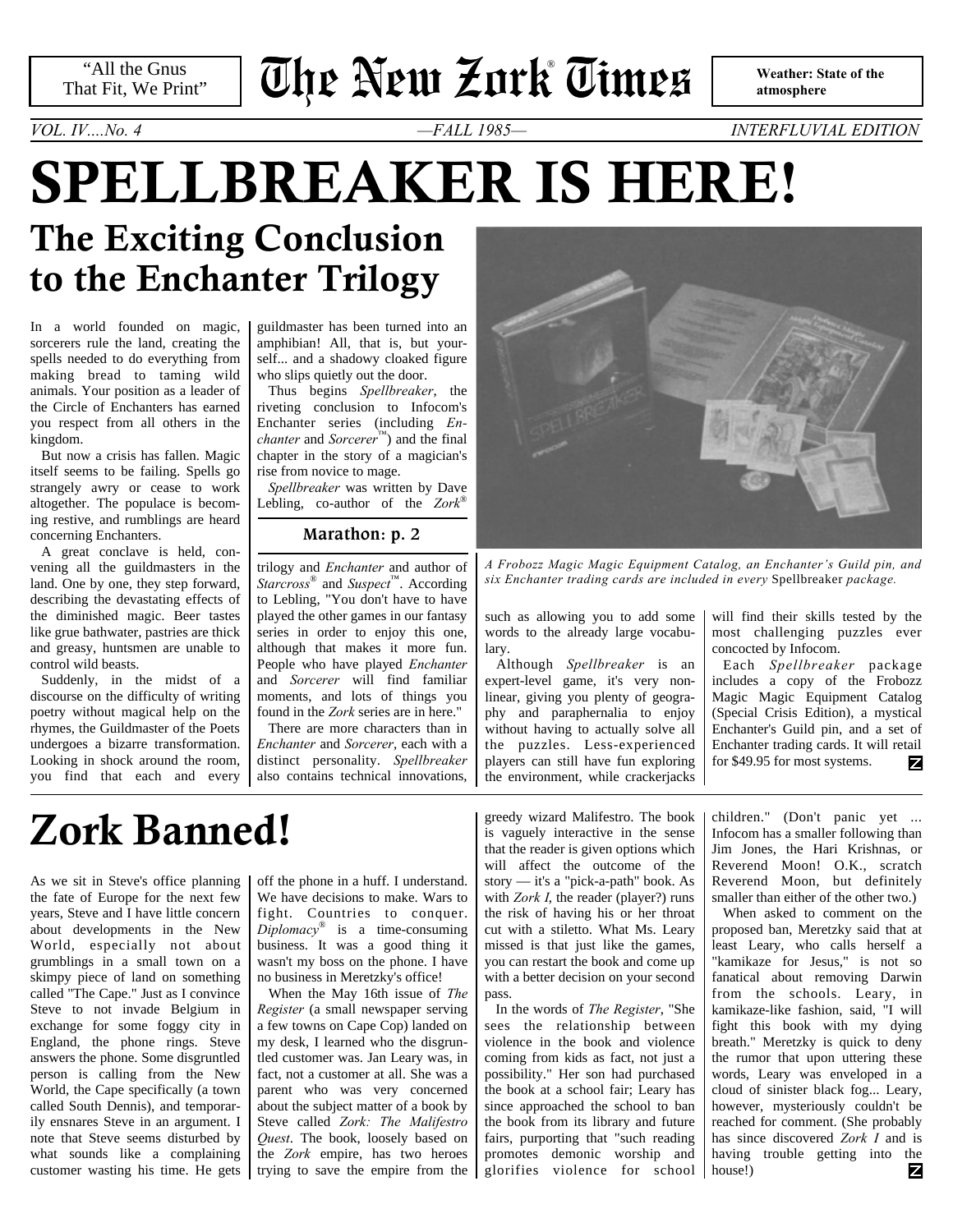## **Call the Exterminator**

Even with our intensive testing, some bugs manage to slip through our Quality Control Department. In past issues of the NZT we listed some of those bugs for the *Zork* series, *Starcross*, *Deadline*® , *Sorcerer*, *Infidel*® , and *Planetfall*® . We received a tremendous response from our NZT readers, who reported bugs that they had found. Here are some more embarrassing (and sometimes hilarious) bugs from our releases, as reported by our outside bug hunters.

Note of warning: if you haven't finished one of the games below, you might not want to read the associated paragraphs.

#### **Enchanter**

If you send the turtle into the temple, the game acts as if you had gone in instead, and you end up dying. The ASPCA must have slipped that one in the game to give some protection to turtles.

If you guncho the magic rope that protects the jewelled box, the rope disappears and the box opens. However, the box is empty, and if you LOOK, you can still see the box coiled by the rope. How's that for an optical illusion?

If you move the lighted portrait in the gallery, then LOOK, the portrait has disappeared in the blink of an eye.

The last *Enchanter* bug we'll mention has to do with keeping your

water jug filled. As long as you have some water in it, you can refill it to the brim by saying TAKE WATER, no matter where you are. That's a pretty neat variation on the decanter of endless water.

#### **Sorcerer**

For you magicians, if you want to finish the game with all the points, don't open the chest with the rezrov spell. You won't get the 15 points you should get if you had opened it the mundane way.

In earlier versions, gaspar didn't work properly in the Coal Mine. Also, you could re-create any scroll by typing TAKE THE AIMFIZ SCROLL (for example). These bugs have been fixed.

For those careless few who got their spell books wet (a definite no-no with gnusto-sensitive paper), did you notice that the scrolls that got wet weren't ruined? If we can track down the formula for that batch of scroll paper, we could make a fortune in the spell book market.

### **Planetfall**

Most of the reported bugs have been fixed in the latest version.

Here's a sample of some of the bugs for those of you with earlier releases.

If you got the fused bedistor and then dropped it anywhere, you would have trouble getting it again because it thought it was still fused to its socket. Floyd was so eager to please that

he would get the shiny fromitz board for you over and over and over....

If you thought you had escaped the mutants and pressed the elevator button at the bottom of the shaft, you were probably surprised when the elevator door closed just as the mutants were about to reach it. (Mutants are almost as ubiquitous as grues ... or bugs.)

### **The Witness**®

For those of you who like to drink, you can GET A DRINK anywhere, including outside the house.

An old bug that was fixed were places and objects you could get into but could not get back out of. If you got into the shower or the broken window and then tried to get out, the program just told you that you would do better to stand up (thinking you were in the wooden chair).

Here's an interesting series of responses:

### >MAKE LOVE TO MONICA

(Sorry, but English is my second language. Please rephrase that.)

>ASK MONICA TO MAKE LOVE

(Your request was incomplete. Next time, say what you want Monica to make the love from.)

>MAKE LOVE FROM MONICA

"Eat, drink, and make merry, for tomorrow we shall die!"

### >ASK MONICA ABOUT LOVE

"That's between Mother and me."

#### **Infidel**

Remember the famous container bug from *Zork I*? Well, it's in *Infidel*. Try putting the knapsack in the silver chalice and vice-versa. They both disappear. This bug will not be in any future Infocom games (or so our testing department promises).

If you put the beam in the niches and then go back to the barge and say GET BEAM, you fall into a pit of rats (oops). Those pesty rat pits seem to be everywhere.

For the mathematically inclined, try calculating the weight of the beam assuming a density equal to that of water. (See the end of the article for the answer, Hercules.)

For Wendy's fans, you can ask the question: WHERE'S THE BEEF? If you're lucky, you'll get the response "It's right here!" Take that, competitors!

Here's an embarrassing contradictory description. With the water in the silver chalice type: FILL SILVER CHALICE WITH WATER. The response is "The silver chalice is filled with water; the silver chalice is now empty." A little like tea and no tea.

Stay tuned for more bugs in future NZTs. If you find any bugs, remember to call the exterminator.

[Answer to the weight of beam problem: A beam 10 feet long and 12 inches in diameter is about 500 pounds.] z

### <span id="page-1-0"></span>**Spellbreaker Marathon: Wellesley Wins the First Annual Marathon of the Minds**

The Boston Museum of Science, along with Infocom, sponsored the First Annual Marathon of the Mind at ComputerPlace (part of the Boston Museum of Science). This event, organized by Sue Kur of Computer-Place and Spencer Steere of Infocom, was a race between college teams to finish *Spellbreaker* — Infocom's latest interactive fiction before it finished them. Included were teams from Wellesley, Boston University, University of Massachusetts at Boston, MIT, Boston College, and Harvard. The contest started at 8:00 p.m. on Saturday, September 14th, and lasted 20 hours, straight throughout the night. The

teams were allowed three hints each in order to be able to finish the expert-level game before having to return to classes on Monday. Winners of the contest were Sherene Aram and Robbin Evans of the Wellesley #1 team, the only team to finish. Only one other team came close to finishing, but they made a fatal mistake near the end and had to drop out. At the very end, all the other teams quit playing to watch the winning team solve the climactic final scene. The winners received a free Infocom game of their choice and a free party to be thrown at ComputerPlace. Ζ

## **The New Zork Times** ®

| <b>Writers</b> Gary Brennan, Michael Dornbrook,                                                                            |  |
|----------------------------------------------------------------------------------------------------------------------------|--|
| Jennifer Fine, Stuart Galley, Paul Gross,                                                                                  |  |
| Elizabeth Langosy, Steven Meretzky,                                                                                        |  |
| Jeff O'Neill, Jonathan Palace                                                                                              |  |
| <b>Production</b> Cynthia Curtis, Jonathan Palace,                                                                         |  |
| Michelle Simpson                                                                                                           |  |
| <b>Special thanks to</b> Alice, Barry, Brian, Dan, Donna, Ellen,<br>Jen, Joanne, Ken, Lori, Nancy, Paula,<br>Phil, and Tom |  |

© 1985 Infocom, Inc., 125 CambridgePark Drive, Cambridge, MA 02140

*Zork, Enchanter, Deadline, The Witness, Starcross, Suspended, Planetfall, Infidel,* and *Seastalker* are registered trademarks of Infocom, Inc. *Wishbringer, Sorcerer, Spellbreaker, Suspect, A Mind Forever Voyaging, Cutthroats, Fooblitzky,* Cornerstone, Tales of Adventure, Interactive Fiction Plus, and Invisi-Clues are trademarks of Infocom, Inc. *The Hitchhiker's Guide to the Galaxy* is a trademark of Douglas Adams. *Diplomacy* is a registered trademark of Avalon Hill, copyright 1976.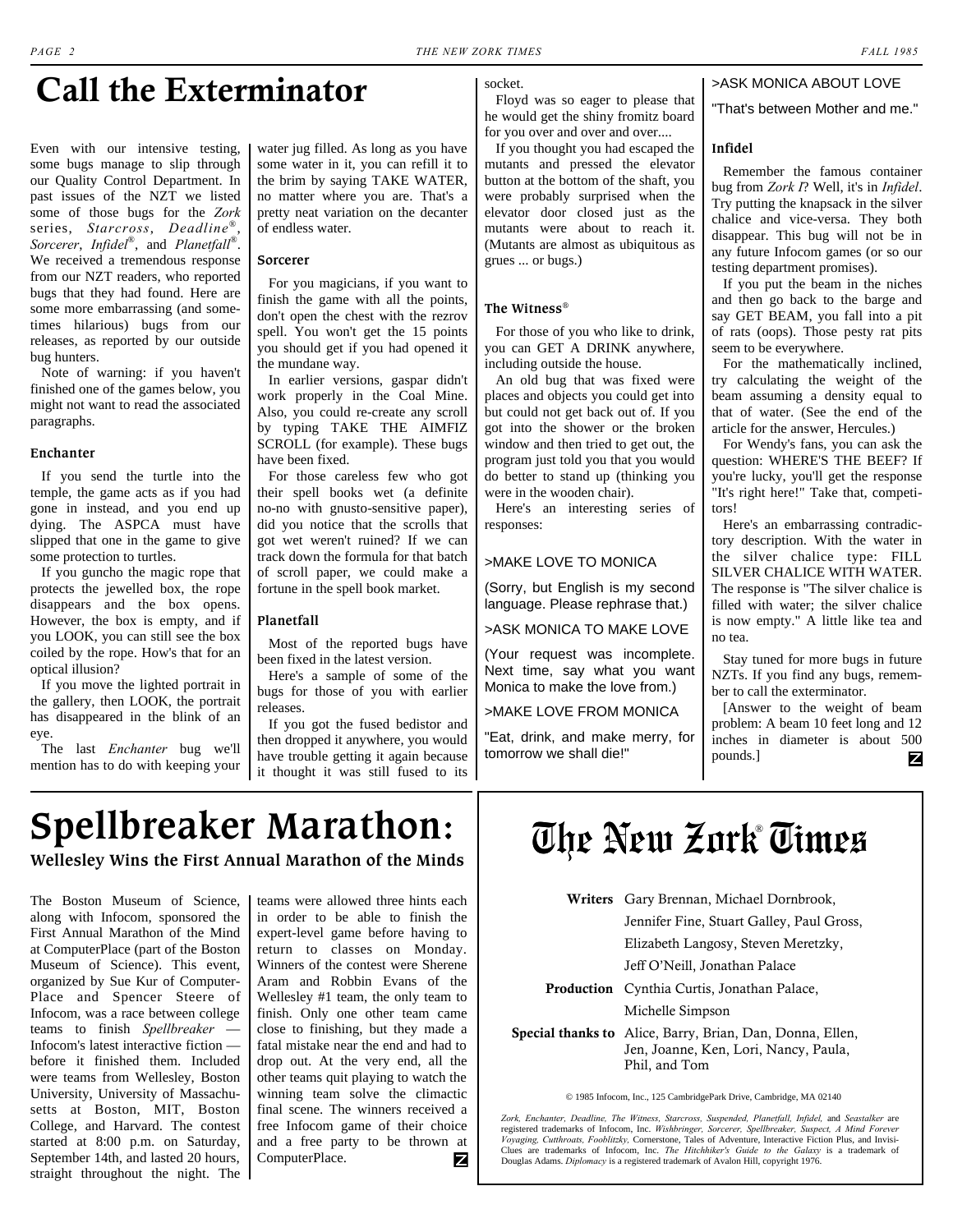## **Mail Bag**

### **Dear Zork Control (if there is any),**

At first, *Zork* brought our family together for many happy hours of brainstorming. However, *Zork II* and *Zork III* proved addictive and led to excessive indulgence. My children fled to college to escape incessant demands for solutions from a gameplaying mom. My husband went lonely to bed night after night... But at least when he "worked late" he knew where I was...

After everyone left, I took to accosting different types of strange men in lonely bars hoping to find another *Zork* addict. Unfortunately or alas! I now know all the true addicts are home playing *Suspended*® or *Enchanter*!

The following is a sigh of frustration written during enforced withdrawal from *Zork* to tackle *Sorcerer*:

- I found the Cyclops, I solved the dragon,
- I robbed the bank with little flaggin'.
- I climbed the falls and found the treasure.
- I floated the balloon with greatest pleasure.

I gathered the spheres and summoned the demon,

So with the Wizard am more than even.

- Maze and puzzle room did not hinder,
- Einstein and Oppenheimer were as kinder [German pronunciation],
- I crossed the lake and got the key, I've a score of seven from dear
- Zork III,
- But try as I might in every year, The crown jewels still have naught to fear.
- Twice I've been down to the Dungeon Master,
- And sent back, not wiser, even faster.
- The carousel room only took a minute,

But the jewel cage STILL has everything in it!

So after 2½ years of being a purist, I'm now writing to your new supplier of hint books. Thank you for staying in touch so that I know where to send for them.

> **Mrs. J.A. Lordi** Ocala, FL

*Please send letters to: NZT, 125 CambridgePark Drive, Cambridge, MA 02140* Ζ

### **They Said It...**

*The Boston Phoenix*, published in neighboring Beantown, featured Infocom in its September 24 High Tech section. Said the *Phoenix*, "These games do strange things to your perception. When you turn off your computer and go out into the street, it's difficult to remember that you're no longer traversing an imaginary world. This kind of obsession, which can afflict you even if you've never touched a computer before, is to key to the astounding success of the Cambridge-based firm Infocom and its long line of interactive fiction software." But we don't have to tell *you* that.

Another key to Infocom's success is the advanced technology used to create our interactive novels. A recent article in *Publisher's Weekly* focused on Interactive Fiction Plus™, the latest addition to our unique development system. Interactive Fiction Plus allows Infocom game designers to double the size of their

programs, resulting in longer, more complicated stories and more sophisticated user interfaces. The first story developed in Interactive Fiction Plus: Steve Meretzky's *A Mind Forever Voyaging*™, in which you journey into the future in the role of the world's first sentient computer.

*Another* key to Infocom's success is our network of dedicated fans, which extends around the globe! We've got an especially large number of them in England, and that's why the British Broadcasting Corporation came to Cambridge to do a special program on Infocom. The BBC spent a day wandering the halls, speaking with a variety of Infopeople, and even sitting in on an Implementors' Lunch (a legendary weekly event garnering all the Infocom game writers). The resulting program, which will air in November, profiles the company, focusing on the development of *Spellbreaker*.

Last but not least, this quote from *Analog Computing*: "Achieving the impossible is an Infocom exclusive." Ζ



*Top fashion model Robert McCarron in a rare candid shot, sporting the babel fish T-shirt. McCarron's only comment: "This is a* small*?"*

## **Take Off Your Shirt**

And put on an Infocom "I GOT THE BABEL FISH" T-shirt! Over 600 *Hitchhiker's Guide to the Galaxy*™ fans are already sporting these distinctive shirts! If you're the only bloke on the block without one, don't panic. Babel fish T-shirts are still available.

They're made of 100% cotton, in fashionable go-with-anything black,

 $\blacksquare$  $\blacksquare$  $\mathbf{I}$  $\blacksquare$ П

П

П

MA 02140.

with the same bright lettering as the front of your *Hitchhiker's* game package. There's a size to fit everyone (S, M, L, or XL), and they're only \$7.95. So what are you waiting for? Just send in the order form below or call our toll-free number (800-262-6868) and an Infocom babel fish T-shirt will be yours! 7

|              | order (no cash please!) for \$7.95 per T-shirt. |              | Please send me T-shirts(s). Enclosed is a check or money        |
|--------------|-------------------------------------------------|--------------|-----------------------------------------------------------------|
| $\mathbf{S}$ | $\mathbb{M}$                                    | $\mathbf{L}$ | XL                                                              |
|              |                                                 |              |                                                                 |
|              |                                                 |              |                                                                 |
|              |                                                 |              |                                                                 |
|              |                                                 |              | Send to: T-Shirts, Infocom, 125 CambridgePark Drive, Cambridge, |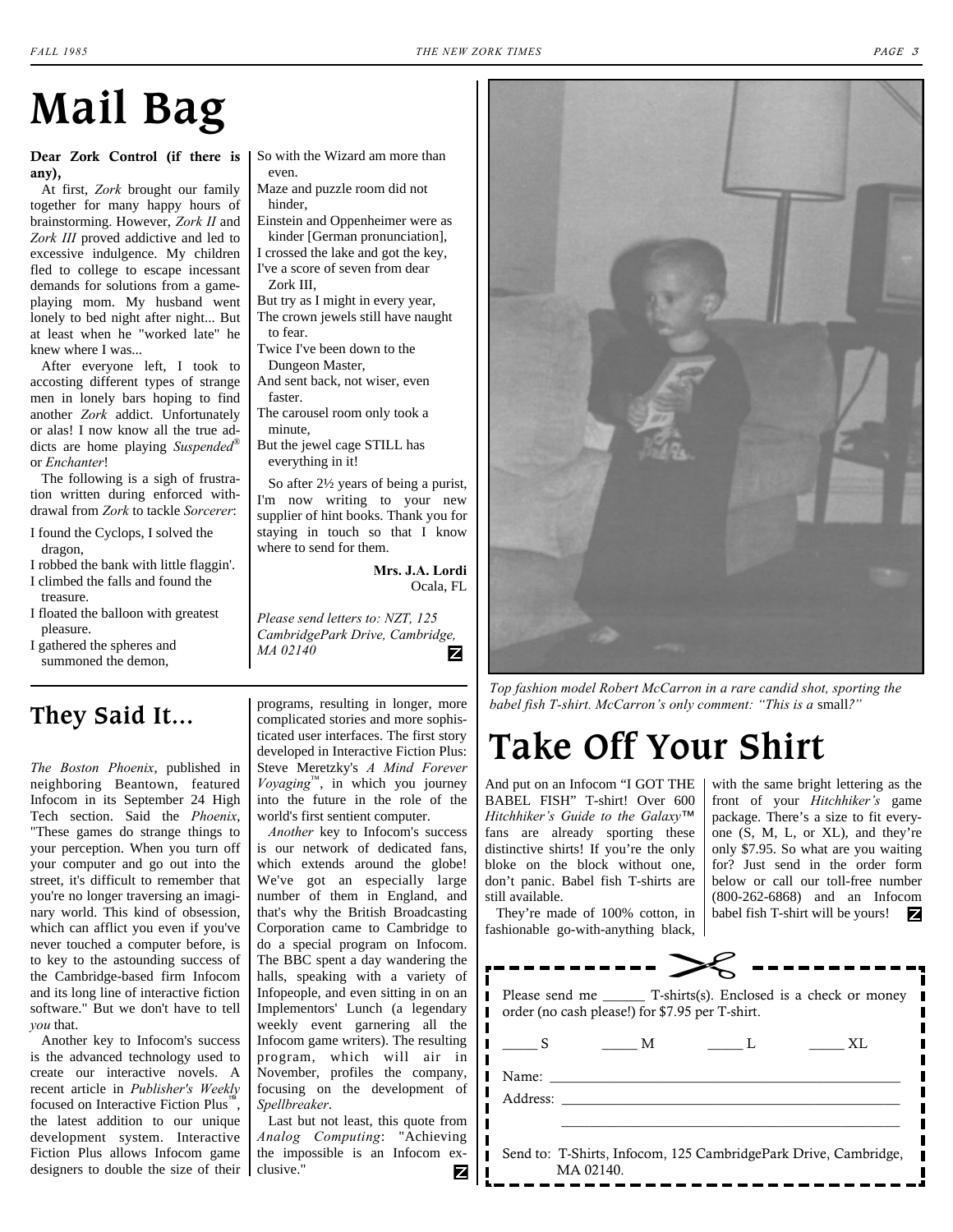

*Danielle DeNicolo, trying to hid (unsuccessfully) behind her in-box. "When the going gets tough, the tough go shopping."*



*Barry Star, before the operation to remove an unusual growth on his trophy.*

**>Burn Records With Torch**

No, we didn't have a fire, but some of our records were inadvertently destroyed. Our biggest loss was the outlandish but true stories sent in by hundreds of you wild-and-crazy adventurers. Some of the more notable ones include an entire town in Tennessee where Infocom games are a community obsession. One womam wrote asking for customized T-shirts for the whole population, so citizens could check off the games they'd completed, and display it proudly on their backs. Another fan sent pictures showing the elaborate trick he played on his brother for giving him a misleading *Zork I* hint. His scheme included a large

Chinese-puzzle type stone which housed a parchment scroll, and a black pearl (which his brother had told him was *Zork*'s 20th treasure)!

Do these stories sound familiar? Do you have similar stories of your own to tell? Please write to us! We're anxious to recover as many of these gems as possible, and we're always interested in new "Infocom True Tales of Adventure." You could be quoted in *The New Zork Times*, or interviewed by a nationally-known reporter. Remember, what we're after is true tales; fiction writers need not apply. Z

### **Infocom Beats Spinnaker in Softball Championship**

Infocom adds yet another trophy to its case: the "Floppy Cup" of the Software Softball Eastern Division. Spinnaker defeated Infocom 12 to 5 in the first of the best-of-3 series. (Infocom hoped for a rally in the ninth, but the game was suspended by police action.) But Infocom

players pumped keyboards for days, and went on to defeat Spinnaker in the next 2 games, 18 to 8 and 14 to 8. Coach Dave "Hollywood" Anderson was last seen celebrating in a Chinese restaurant, wearing a grass skirt and giving mouth-to-mouth resuscitation to a tiki bowl. z



*Paul "Catfish" DiLascia, a terror on the mound, a terror at bat, a terror no matter where you meet him. Future ambition: To marry Donna Summer.*



*"Max" Buxton, a dangerous Infotester. "Don't put one foot in your job and the other in your dreams." Future ambition: To live in his dreams.*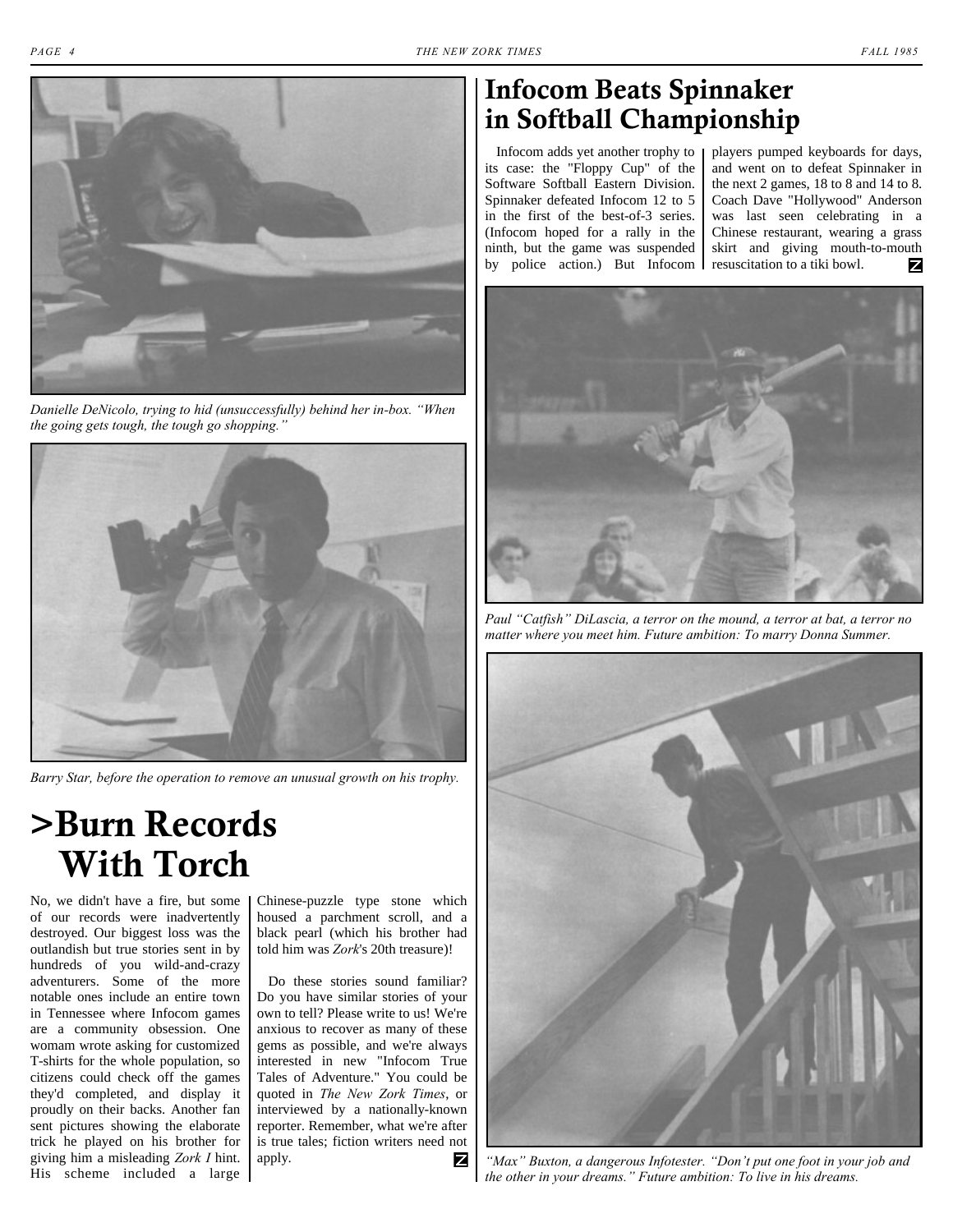

*Ken Story, "the gentleman of the basketball court" (said with sarcasm). Ken Feehan, Chris Gugger, and Ellen Neavitt. Despite their ruthless*



*Dave "Hollywood" Anderson (right), acting as host at a "What's My Line" constructive. contest. The guest, "Ms. X," went home with Gary Brennan, seen hiding in the rear.*



*Linda "Tex" Avery, trying to guess the identity of "Ms. X." The cup in front of her is full of fruit juice. Honest.*



*appearance, they are friendly and harmless unless they're driving.*



*Mike Dornbrook, the man who single-handedly started and ran The New Zork Times. It's his fault you're reading this caption instead of doing something* 

## **Gnu News**

### *Sirs,*

*Many people say that yaks have no sense of humor. This is untrue. Yaks have a highly sophisticated sense of humor, as the yak joke below proves. Gnus have no sense of humor.* 

*Grunt. Grunt grunt grunt. Sniff! (Paw, paw, paw.)* 

*Grunt? (pause) Grunt sniff!* 

*Signed, YAK X*

This letter from a disgruntled reader has prompted *The New Zork Times* editorial staff to launch a serious investigation of its own attitudes and prejudices toward yaks, the gnu a "wildebeest"?

resulting in a 105-page white paper that is now required reading for all staff writers.

But even this is not enough. Disgruntled readers demand that the sins of the past be rectified. (Gruntled readers demand nothing, as usual.) So, in the spirit of equal treatment for all bovine species, *The New Zork Times* now begins a series of public-service messages designed to enlighten its readership on the subject of gnus.

Did you know...

? that the gnu is an African antelope, bulky but compact?

? that "gnu" comes from the Bushman word "nqu"?

 $\blacktriangleright$  that Dutch settlers in Africa called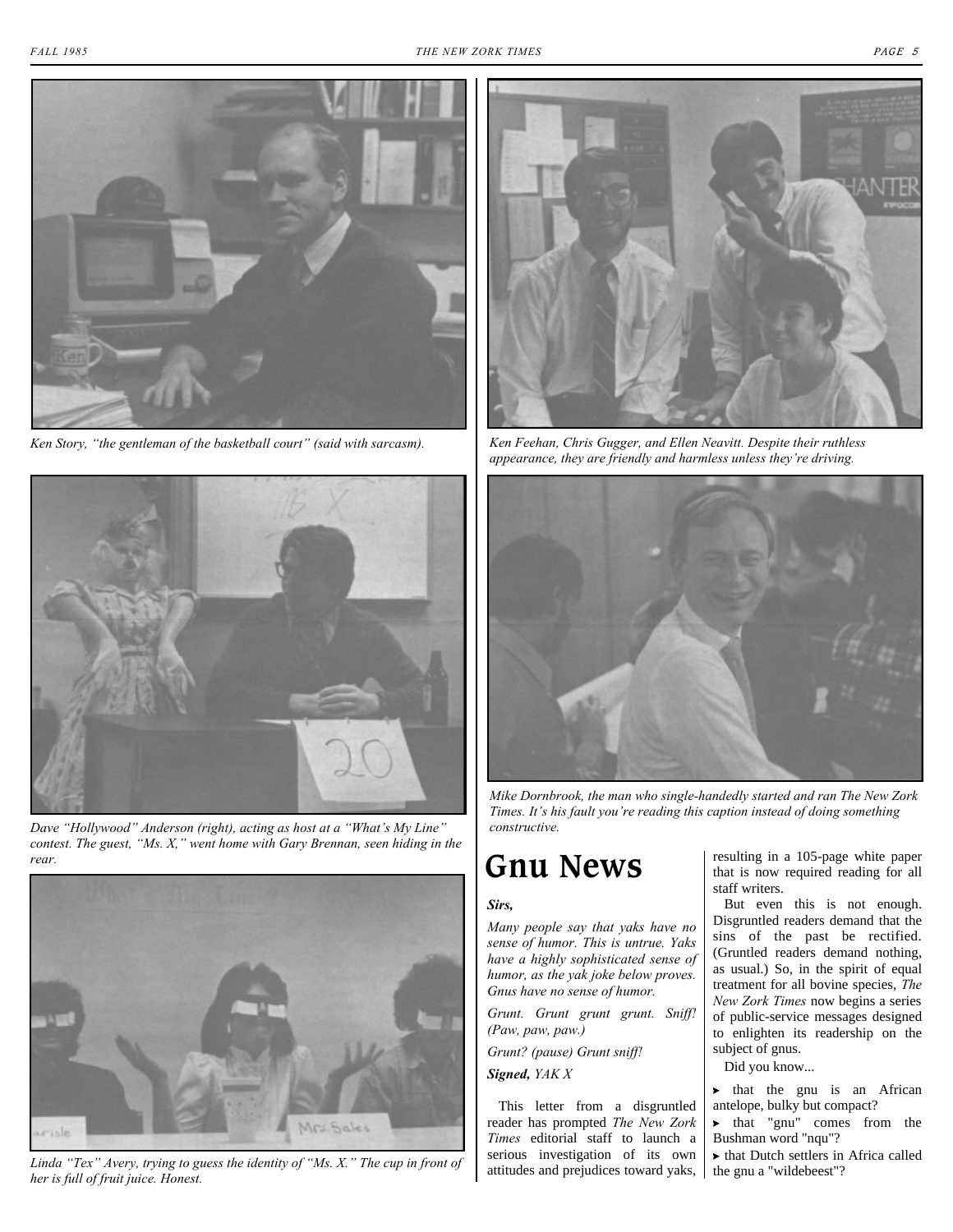### **Cornerstone™ Receives Rave Reviews**

The reviews are just beginning to come in for *Cornerstone* and it appears that we have another smash hit.

*"*Cornerstone *is the best program I have ever used. I found no flaws. It runs smoothly, is simple to set up, easy to learn, forgives mistakes....* 

*Anticipation of the user's needs and ease of use make* Cornerstone *a gem....* 

*Plain English is used throughout, making a review difficult because you needn't be told that to print a* Cornerstone *report you need only choose 'PRINT'. In other words, the program is so easy to use, explaining its use is almost redundant. If you need a relational database, buy* Cornerstone*."* 

—Kerry Leichtman,  *PC Week*, May 7, 1985

*"*Cornerstone *successfully com-*

*bines power and ease of use in one program.... I'm sold on* Cornerstone*. Without any programming, the information I need is at my fingertips.* Cornerstone *operates the way most business people think. And it is so well designed that no extensive training is necessary.... The program exceeds the user-friendliness of* PFS: FILE *and offers the power of a programmable database manager.* Cornerstone *could easily save months of* dBASE II *or* dBASE III *programming. If you don't want to program, but need all these capabilities and the ability to relate multiple files in your database applications, you want* Cornerstone*."* 

—Ira H. Krakow,

 *Business Computer Systems*, June 1985

*"The terms 'powerful' and 'easy to use' are pressed into service describing software so often that they're in danger of losing their punch.* 

Cornerstone*, a relational database for the IBM PC, breathes new meaning into these two overworked adjectives and is one of the few programs that deserve both....* Cornerstone *is a newcomer, but its extensive menu structure, copious and innovative on-line help, and relational power make it worthy of serious consideration by businesses looking for a simple way to handle almost any kind of information*

*managing task."* 

—Joel C. Don,  *Popular Computing*, June, 1985

*"The cover of darkness surrounding database programs is partly because they are so difficult to handle.... But a new program,* Cornerstone*, may well change the popular notions about database software. Billed as the sophisticated database system for the nonprogrammer, its contribution to the popularization of databases is its flexibility."* 

—Erik Sandberg-Diment, *The New Zork Times*, May 12, 1985

Many large corporations are evaluating *Cornerstone* for their internal needs. The initial feedback from them has been extremely positive.

*"Enclosed is a copy of the report sent to the Vatican and the Apostolic Nuncio about three weeks ago. You will note that* Cornerstone *— even there — was the preferred relational database manager and has so been recommended. I have had no written reply as yet — but one phone call (from Fr. Goffney) asking how it compared to* dBASE III*. You need not feel slighted in the comparison. Evidently the University has just acquired a copy of* dBASE III *for evaluation. Frankly, it is my judgment that there IS no comparison, none worth the name. I have a copy of Microrim's* Clout*, and again, there's no real comparison. I have played with* Ability, Framework, Lotus, Jazz, Symphony*. I find all of them lacking. Too much that does too little too rarely for too much cost.* 

Cornerstone *is the first software I've found that I've been willing to recommend for a price over \$150. It's the first I've seen that's worth it.* 

*Frankly, it's the best thing I've seen yet, and I have already recommended it as a standard item of purchase to both the American bishops and to the Vatican. The report of which I sent you a duplicate printout went directly to Rome via Apostolic Nuncio's diplomatic pouch, destined to land directly on the Pope's desk."* 

—Reverend H.R. Stockert, KtB, KH, KCR, OAE.

Ζ

**Mac Sampler**

The world-famous Infocom Sampler will be available for the Macintosh in November! The Sampler (already available for the IBM, Apple, Atari, and Commodore) has excerpts from *Zork I, Infidel, Planetfall,* and *The Witness*; and it includes a tutorial *plus* blatantly self-serving propaganda. It costs just \$7.95 and includes a coupon for \$8.00 off your next Infocom purchase. *And* it has a money-back guarantee: Infocom will refund your money even if you *don't* buy another Infocom product. The Sampler is virtually a "no-lose" bargain. If you haven't already bought one, you should! Ζ

### **A MIND FOREVER VOYAGING Goes to the Library**

Midtown Manhattan. It's raining so hard, the island should be underwater; except it's so hot, the rain sizzles on the sidewalk and disappears. A vendor under a Sabrett's umbrella opens a new package of hot dogs, which are steamed instantaneously. "Kraut?" he asks, and without waiting for an answer smothers the bun and the napkin with yellowish-brown substance. You give the vendor a bill — this morning it was crisp, but in this suffocating moistness it's as limp as the cabbage — and hurry toward the library.

The two lions standing sentry outside the New York Public Library, on 5th Avenue at 42nd Street, seem particularly lonely in this downpour; a couple of crocodiles would look more at home. You push your way into the marbled lobby of the library and shake yourself off. It's drier inside, but no cooler. You ask a guard where the Trustees' Room is, and he directs you to the third floor. You climb the stone steps and pull open a huge wooden door, so massive and intricately carved that you stop to admire it. You enter the Trustees' Room, feel the coolness, and close the door behind you.

Someone offers you some tea. Tea? In this weather? Yet the air here is bearable — comfortable, even — and the room exudes respectability and elegance. Persian tapestries adorn the oak-panelled walls, and the massive marble fireplace (significantly larger than your first apartment) seems as natural as the brass-and-crystal chandelier, the busts of Greek poets, and the Louis XIV tables. And it IS teatime. Cream, please; no sugar. Scones? Help yourself. You hope your breath doesn't smell like sauerkraut.

And so nearly 100 press personnel braved the heat and the rain to attend Infocom's press conference for *A Mind Forever Voyaging*. The conference began with a dramatic reading by silken-voiced Stu Galley, author of *The Witness* and co-author of *Seastalker*® . The audience was then subjected to nearly 30 minutes of blatantly self-serving propaganda by Infocom President Joel Berez, Manager of Product Development Jonathan Palace, and Product Manager Michael Dornbrook. (It was, by the way, the first time Berez had been seen in public since eating 71 chocolate donuts and a package of Twinkies during a midnight binge in June.)

And, of course, Steve Meretzky spoke. Tall, shamblin' Steve, author of *A Mind Forever Voyaging*, honest yet modest, talking with the charming drawl that comes from growing up in Yonkers. He spoke of "pushing back the envelope," not just technologically with Interactive Fiction Plus, but also creatively with a NON-puzzle-oriented story. More than anything else, the audience was left with the impression that interactive fiction can be more, much more, than puzzles.

You leave the Trustees' Room where does Infocom find these places? — and journey homeward. You stay up half the night asking yourself questions. How did interactive fiction evolve from *Zork* into *A Mind Forever Voyaging*? If interactive fiction can do this, then what else can it do? What will Infocom do next? What will interactive fiction be like 5, or 10, or 50 years from now? Infocom also journeys homeward, to Cambridge, glad that others are asking the same questions it asks itself every day. Z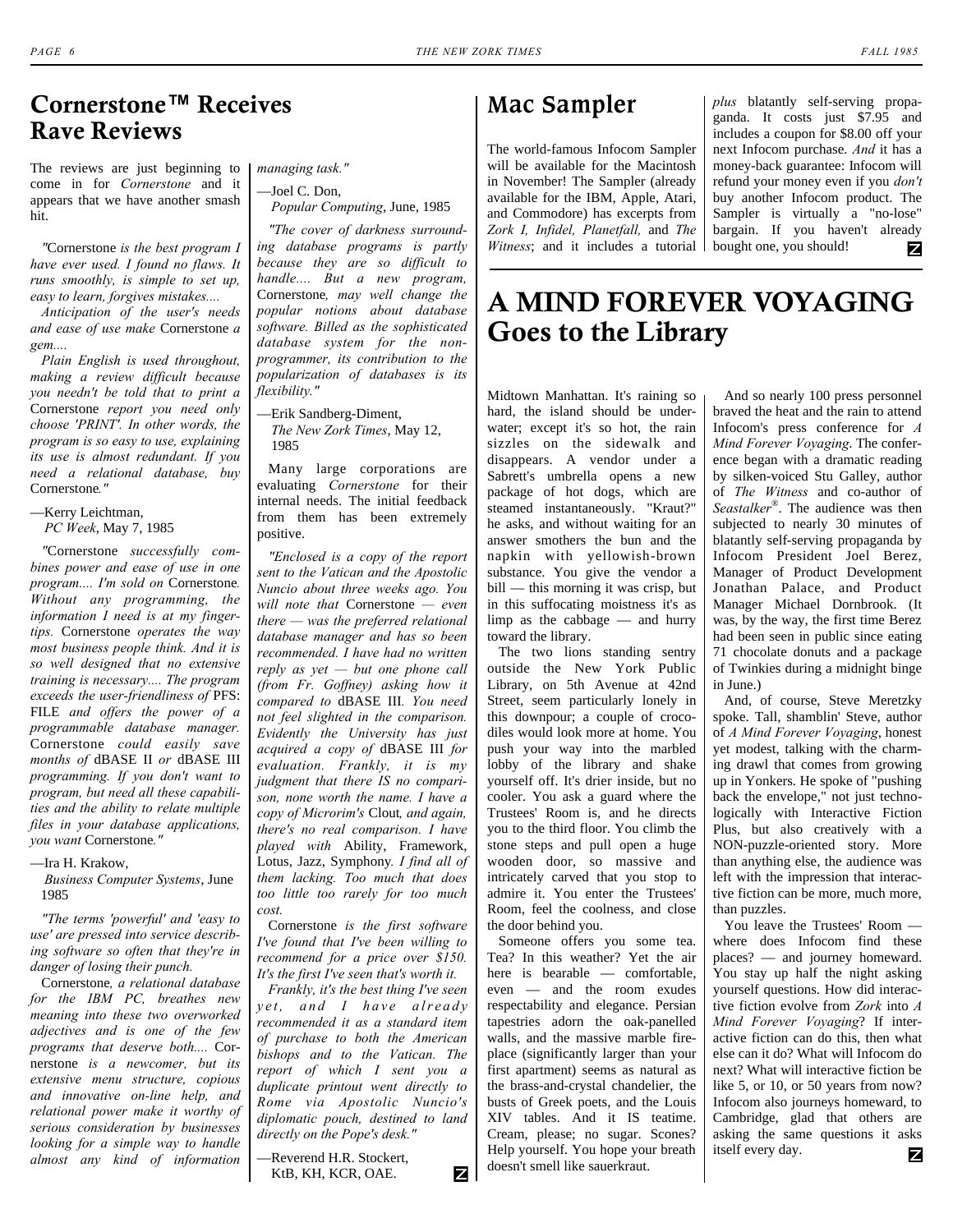

## **Cartoon Winner**

Patrick S. Campbell of Hamilton, Ohio, wins our cartoon contest this issue. We'll be sending him an Atari version of *Wishbringer*™, as he requested.

Send us *your* cartoons. All cartoons will be printed approximately 4¼ inches wide by 5 inches deep, so please draw your cartoons proportionally. Entries must be in black ink (no pencil or color illustra- where you live.

tions will be considered) on white unlined paper. Do not fold your entries! All submissions become the property of Infocom, Inc. Send your cartoons to: NZT Cartoons, Infocom, Inc., 125 CambridgePark Drive, Cambridge, MA 02140. Don't forget to include a separate sheet that tells us who you are, what game you wish to win, your computer system, and

## <span id="page-6-0"></span>**Winners of NZT Puzzle #6**

Since there were fewer correct answers than our maximum number of prizes, no drawing was necessary this time around, and everyone who sent in a correct answer gets a T-shirt. Now, regarding this month's winners — I don't go out of my way to make fun of our most loyal customers, but some of these names are pretty weird. And four Brians is very suspicious. Anyway, here's the list of puzzle wizards:

- 1. Barry J. Kriha
- Gibbon, NE 2. Brian Roark
- Salem, VA
- 3. James Kellogg Colorado Springs, CO
- 4. Brian Burns Houston, TX
- 5. Michael Marcus Boca Raton, FL
- 6. Brian Allen Ypsilanti, MI
- 7. Brian Bonner College, PA
- 8. Ed Clayton Asheboro, NC
- 9. William Perez San Jose, CA
- 10. James Marcolesco Villa Park, CA
- 11. Martha McGhee-Glisson Atlanta, GA
- 12. Tom Betz Fairbanks, AK
- 13. Matt Wilhoit Charleston, WV
- 14. Noemi Mower Salt Lake City, UT
- 15. Steve Rutter
- Seekonk, MA 16. Bruce Bock Dixon, CA
- 17. Travis Mott Big Rapids, MI
- 18. Charles Engebretson Santa Rita, CA
- 19. Paul Brunner Philadelphia, PA
- 20. Rick Glisson Atlanta, GA
- 21. Brace E. Stout Fort Wayne, IN
- 22. Chris Richard Iowa City, IA
- 23. Housty Jayne New Canaan, CT

### **Man Bites Man in FOOBLITZKY TOURNAMENT**

In a stunning upset victory, Business Product Development defeated Consumer Product Development in the first-round match of a *Fooblitzky*™ *Tournament at Infocom*.

"I'm terrible at record keeping," admitted winning player Brian Berkowitz, one of the masterminds behind Infocom's sophisticated database, Cornerstone. Indeed, a post-game autopsy of Berkowitz's work-sheet showed squiggly lines and arrows, several question marks, some simple arithmetic, a tuna salad recipe, a favorite Berkowitz quote ("Nothing ventured, nothing lost") and little else.

"I can't believe it," said a dumbfounded Jonathan Palace, who, in the process of losing big, also set the record for playing *Fooblitzky* more times and losing more times than anyone else in the universe. "My notes are great." Spectators disagreed, saying that they had seen traffic accidents neater than Palace's notes.

Berkowitz's partner, Tim Anderson, was later voted MLP (Most Lucky Player) by a small panel of *New Zork Times* editors. In an unusual move, the panel also voted Anderson MUP (Most Unlucky Player). "*Fooblitzky* brings out the weirdness in people," noted Anderson wryly.

Ironically, it was Palace's teammate, Dave Lebling, who seemed in control most of the game. He claimed to be the first player to know all 4 correct items (a claim impossible to substantiate but than play *Fooblitzky*.

thoroughly in keeping with Lebling's personality). Lebling's clever attempt to confuse his opponents (by discarding a correct item) backfired when it totally baffled his partner (who, judges point out, was born baffled). "I thought we had it won," said Lebling, "until I saw the look on Palace's face."

The Business Product Development team advances, if it can be

"Fooblitzky *brings out the weirdness in people.*"

called that, in the Tournament, and is next slated to play a team from "Creative Marketing": Elizabeth Langosy from Creative Services and someone (to be determined) from Marketing. Marketing did not enter a team of its own in the Tournament because potential player Susan Sobel said she "would rather give birth"

### **ERRATUM**

Due to incredibly complex but boring circumstances, portions of "A History of Zork" in our last issue were printed out of order. We apologize for the inconvenience.

The following hints will help you find the correct order. *Warning*: If you want to solve the puzzle on your own, don't read any further!

A. After reading "'Come here, Mr. Watson; I want you!'", start reading from "Mike Dornbrook was enlisted to test. ..."

B. After reading "Mail Bag," start reading from "We had another product. ..."

C. After reading "*Sorcerer*," start reading from "*Zork II* was offered. ..."

D. Whenever the story mentions "yaks," think "gnus" instead.